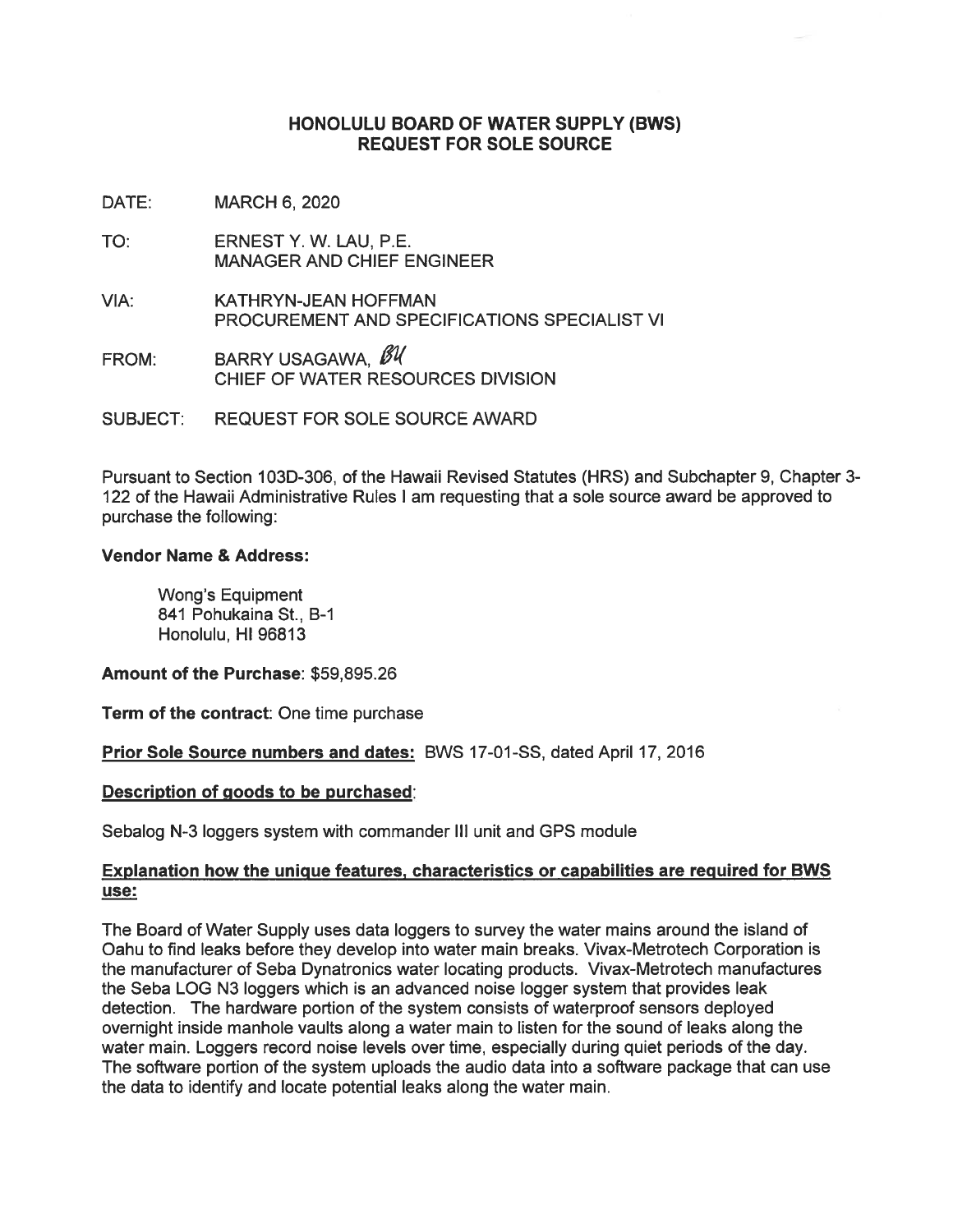The BWS requires the Seba LOG N3 Loggers for the following reasons:

- 1. Currently use this system having additional loggers that are compatible with existing system are needed to monitor more areas of the expanding system.
- 2. It is a system that combines the functions of a field surveying tool and a noise logger. This allows the device to detect the noise level of a leak, and also the frequency. Users receive visual assistance from a color scale of blue (low frequency) to yellow (high frequency). Using both of these factors, the leak probability can be determined, as well as the relative leak position in relation to the adjacent loggers. It also allows for a real time extended listening period in the retrieval phase.
- 3. Seba LOG N3 loggers are designed for wireless data upload. Some of the other logger systems must be restarted once the logger stops emitting data. These systems requires any other data to be retrieved the following day, or need to be removed from the contact point and re-energized with a magnet.

The BWS Recycled Water Program has been using this data logger system currently and has had much success in monitoring the recycled water lines for possible leaks. We have found this system of noise loggers to be durable and reliable in absorbing wear and tear in inclement weather conditions.

## Other possible sources for the goods

None -Wong's Equipment is the Hawaii distributor of the Seba LOG N3 Loggers.

<sup>I</sup> certify that the information provided above is to the best of my knowledge, true, correct and that the goods described above are available through only one (1) source.

Direct Questions to: Marc Chun Phone: (808) 748-5906

Marc AO Chim

 $3/13/1010$ 

Date **Date Date** 

Requestor Division/Head 7

 $3/13/2020$ 

pot dates pursuant to Hawaii Administrative Rules Section 3-122-82: MAR 19 2020 to

#### REVIEWED AS TO PROCUREMENT FORM: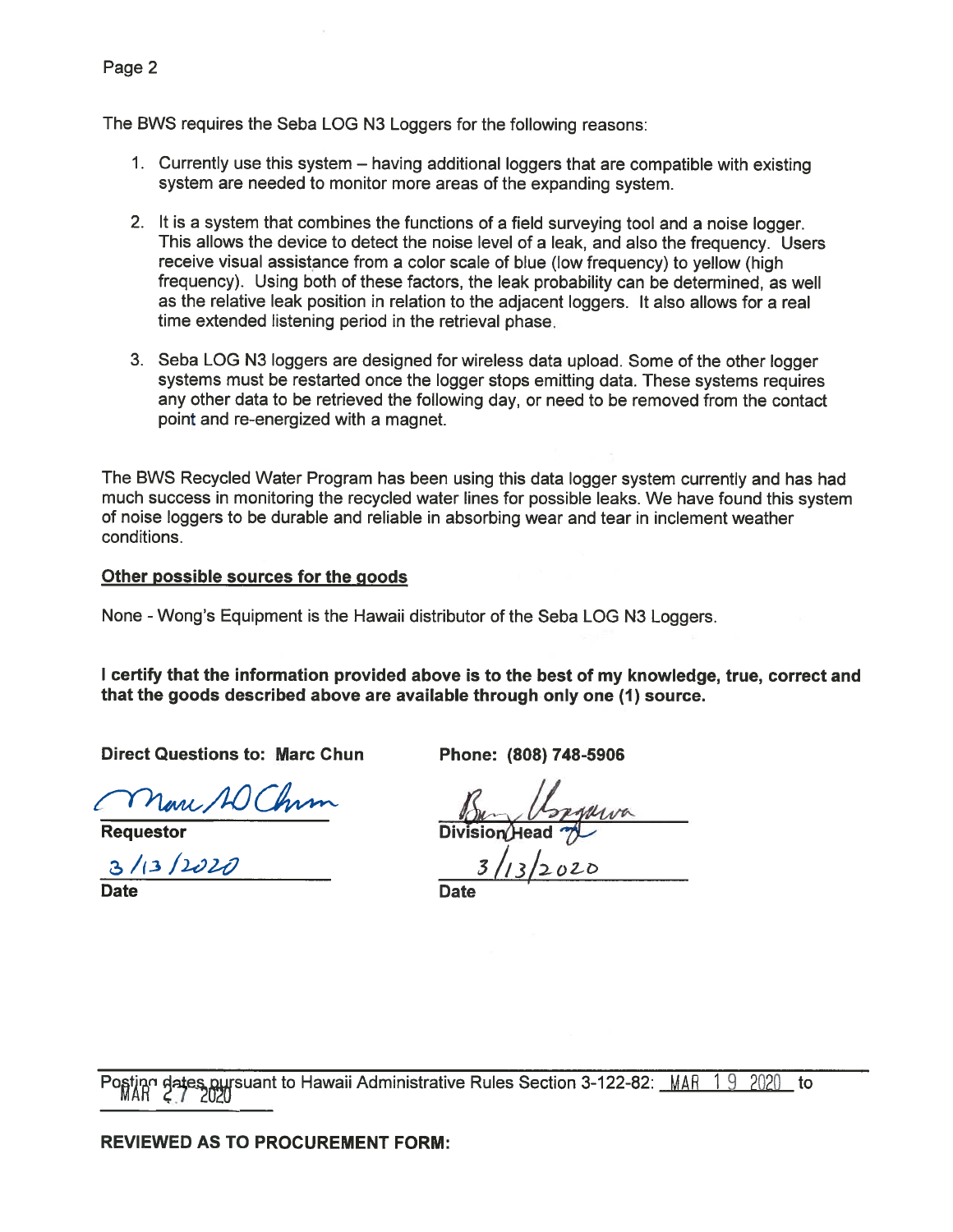Urt man  $\frac{1}{\frac{3}{4}}$ 

Procurement & Specifications Specialist VI

An for K.H.

CERTIFIED AS TO AVAILABILITY OF FUNDS:  $2020 - 820 - 301$ 

 $FINANCE$   $WdlnO$  Date

19/20

APPROVED AS RECOMMENDED/ NOT APPROVED

ERNEST Y. W. LAU, P.E. RN<br>Manager and Chief Engineer RN

Manager and Chief Engineer '

 $K$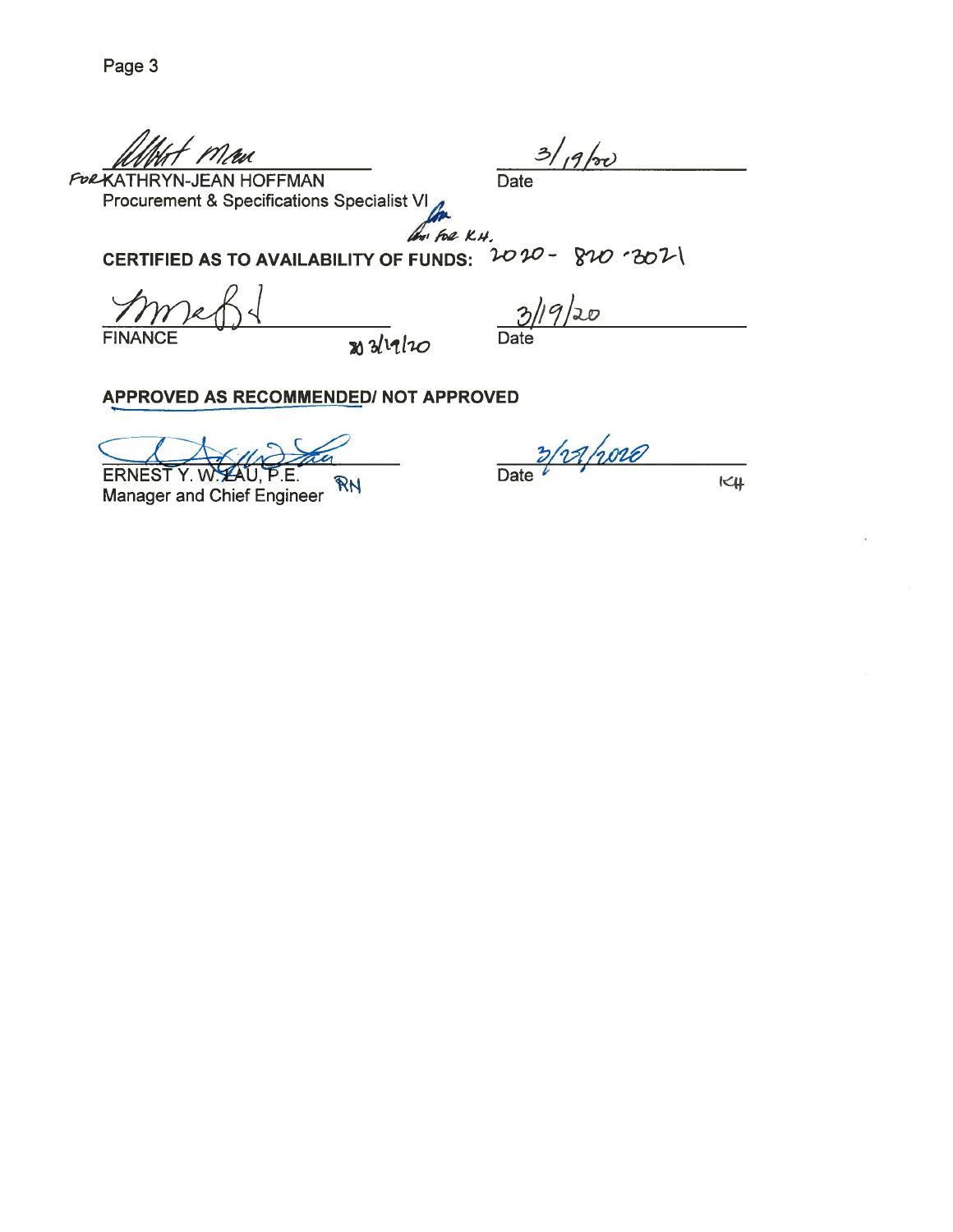### BOARD OF WATER SUPPLY CITY AND COUNTY OF HONOLULU

March 19, 2020 (Date Notice Posted)

### NOTICE OF INTENT TO ISSUE A SOLE SOURCE AWARD

The Chief Procurement Officer is reviewing a request to make a sole source award to Wong's Equipment & Service LLC to purchase SebaKMT water conservation products.

The award shall be made to:

| Name of Vendor:           | Wong's Equipment & Service LLC                                                                          |
|---------------------------|---------------------------------------------------------------------------------------------------------|
| <b>Address of Vendor:</b> | 841 Pohukaina Street, B-1<br>Honolulu, Hawaii 96813                                                     |
| Cost:                     | \$59,895.26                                                                                             |
| Direct any inquiries to:  | Kathy-Jean Hoffman                                                                                      |
| Address:                  | <b>Board of Water Supply</b><br><b>Procurement Office</b><br>630 S. Beretania St.<br>Honolulu, HI 96843 |
| Telephone No.:            | (808) 748-5151                                                                                          |
| Fax Telephone No.:        | (808) 550-9193                                                                                          |

Submit written objection(s) to this Notice of Intent to Issue a Sole Source Award contract within seven (7) calendar days from the date this notice was posted to:

> Manager and Chief Engineer Board of Water Supply 630 S. Beretania St., Room 201 Honolulu, HI 96843

Telephone No. (808) 748-5151

Sole Source Reference No.: BWS 20-07-SS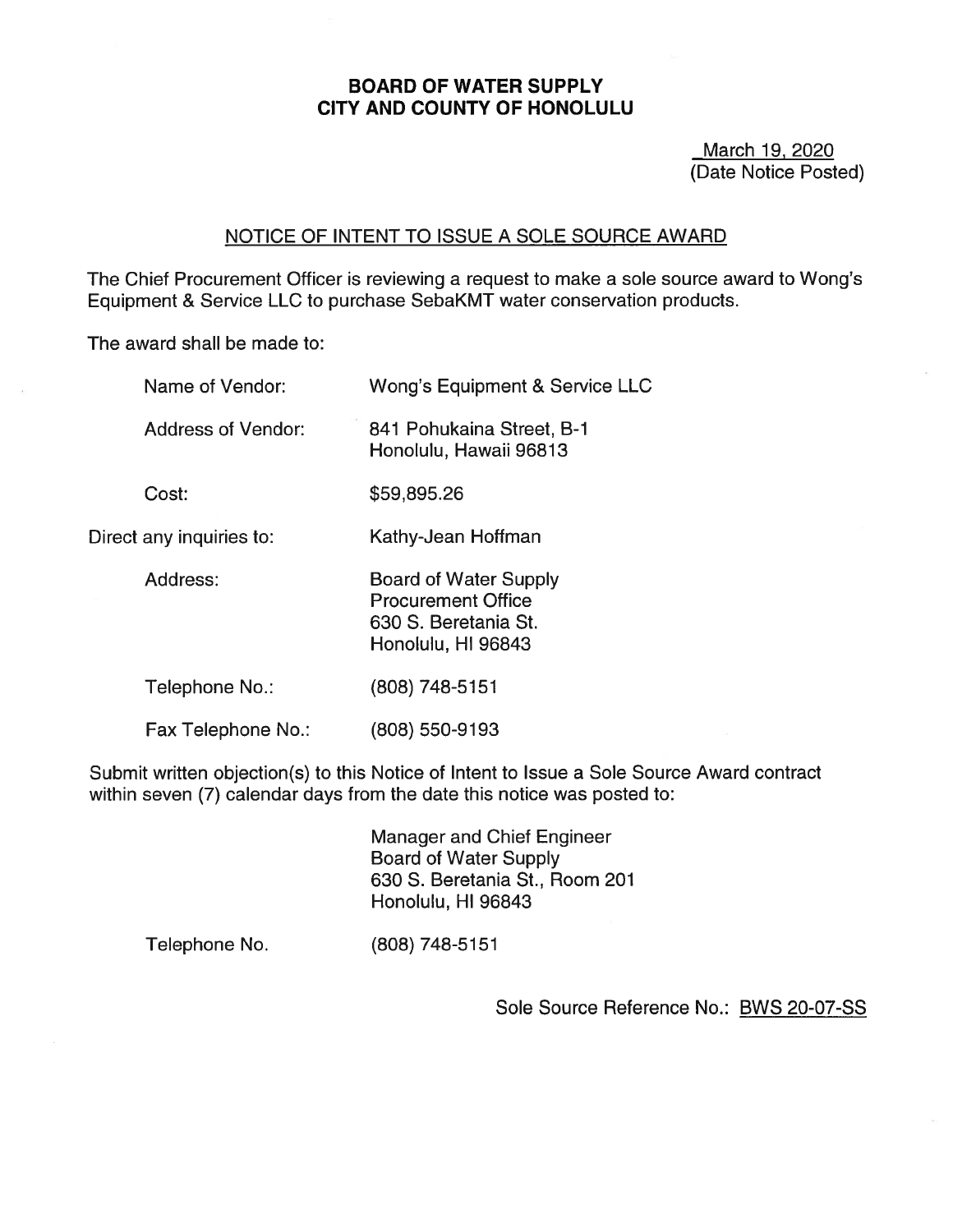# Wong's Equipment & Service LLC 841 Pohukaina St. B-3 Honolulu, Hi. 96813 PH:596-8870 Fax:596-7044

Honolulu Board of Water Supply Steve Omiya somiya@hbws.org

| Subject:<br>sebaKMT Noise loggers                          |    |                         | 01/27/2020<br>Date:                             |
|------------------------------------------------------------|----|-------------------------|-------------------------------------------------|
|                                                            |    |                         |                                                 |
| Commander III Receiving kit<br>Inc. carrying bag, chargers |    |                         | \$8500.00                                       |
| N3 noise loggers w/long antenna                            | 70 | x \$650.00              | \$45500.00                                      |
| Nylon cord                                                 | 70 | \$10.00<br>$\mathbf{x}$ | 700.00<br>\$                                    |
| Leg Spring                                                 | 70 | \$30.00<br>$\mathbf{X}$ | \$2100.00                                       |
| Shipping charges                                           |    | <b>GET</b>              | 400.00<br>\$57200.00<br>\$2695.26<br>\$59895.26 |

## Remarks

For further information on this quotation, contact:

F.O.B. Wong's Equipment & Service Delivery: 7 - 14 days Taxes: see above Terms Net Cash within 30 days after invoice. Subject to acceptance within 60 days.

WE ARE NOT RESPONSIBLE FOR DELAYS IN Wong's Equipment & Service LLC DELIVERY DUE TO STRIKES, DISASTER, WAR OR ANY OTHER CONDITIONS BEYOND OUR CONTROL. By Harold Wong .